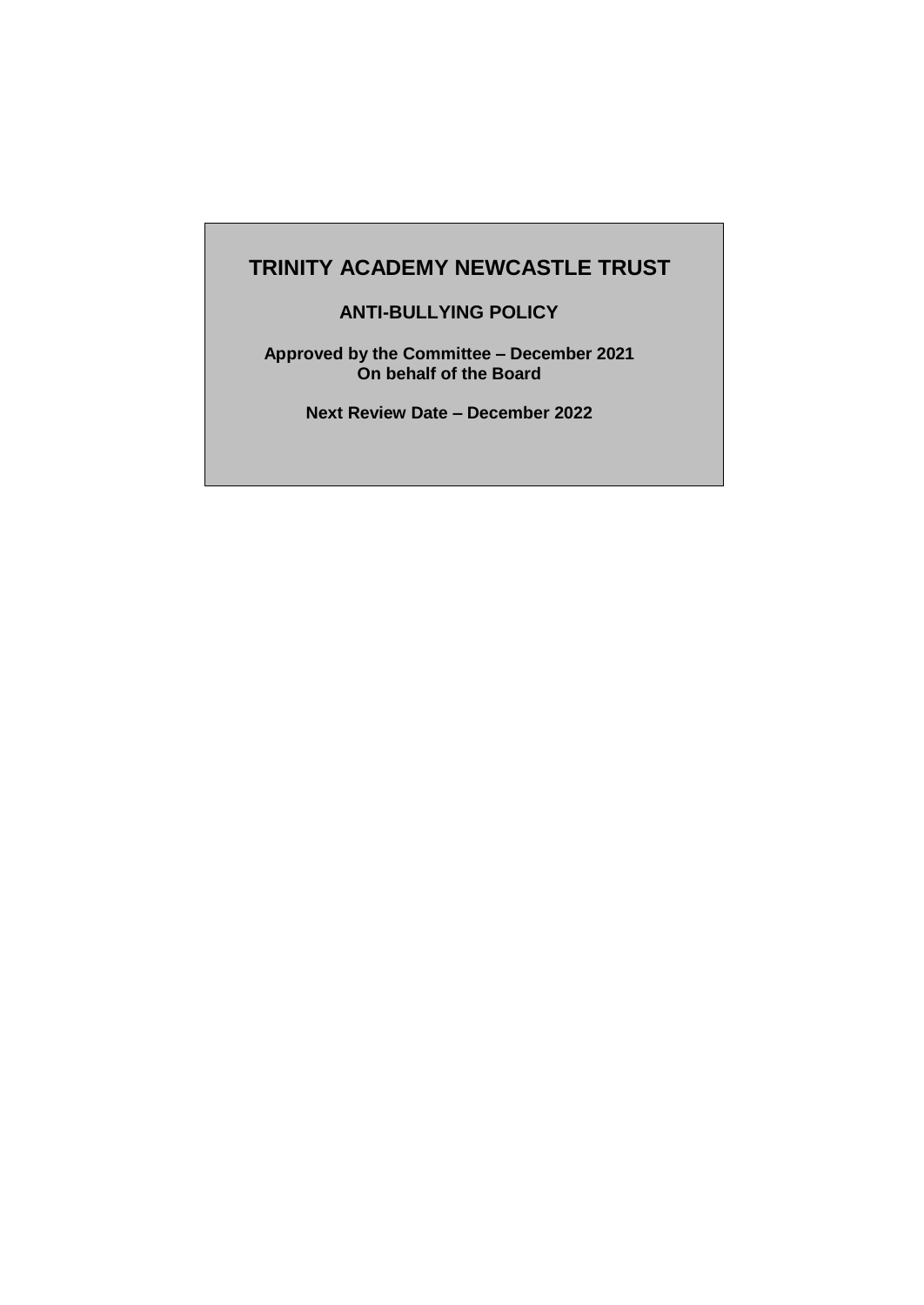#### **We at Trinity Academy Newcastle Trust (The Trust) will not tolerate bullying in any form. We firmly believe that every learner should feel safe, secure and valued when attending this Trust. Therefore bullying is regarded as a very serious matter.**

Our Student Council has defined bullying as 'the activity of repeated behaviour intended to hurt another person, physically or mentally. Bullying is characterised by an individual, or group, behaving in a certain way to gain power over another person, or persons.'

As a school we recognise that there are specific social groups who are more vulnerable to bullying such as:

- People with learning difficulties
- People with hearing and visual problems
- People who are illiterate
- People who are suffering with a mental illness
- People from minority groups
- People whose religious/cultural beliefs teach that it is 'not right' to rely on someone outside of your family or community for help.

There are many types of bullying, the main types are:

- Physical, (Hitting, Kicking, Theft).
- Verbal, (Name Calling, threats etc.).
- Racism (Targeting others due to ethnicity or religious beliefs).<br>• Homophobic bullving (Targeting other due to their sexual orier
- Homophobic bullying (Targeting other due to their sexual orientation).
- Indirect, (Spreading rumors, excluding someone from social groups and targeting more vulnerable learners i.e. physically disabled etc.).
- Cyber bullying, (When a person or group of people, use the internet, mobile phones or other digital technologies to threaten, tease or abuse someone). (Teacher net, Anti-bullying policy 2008)

All of these forms of bullying fit inside the 2 recognised categories of Physical or mental abuse.

Staff procedure for tackling evidence of Cyber Bullying in school (Cyber Bullying: advice for headteachers and school staff (DfE 00652-2014):

- Learners, staff and parents/carers will be advised to keep a record of the bullying as evidence.
- The school will take steps to identify the bully, where appropriate, such as examining system logs, identifying and interviewing possible witnesses, and contacting the service provider and the police, if necessary.

Sanctions for those involved in Cyberbullying may include:

- The bully will be asked to remove any material deemed to be inappropriate or offensive
- A service provider may be contacted to remove content.
- Internet access may be suspended at school for the user for a period of time.
- Parent/Carers will be informed.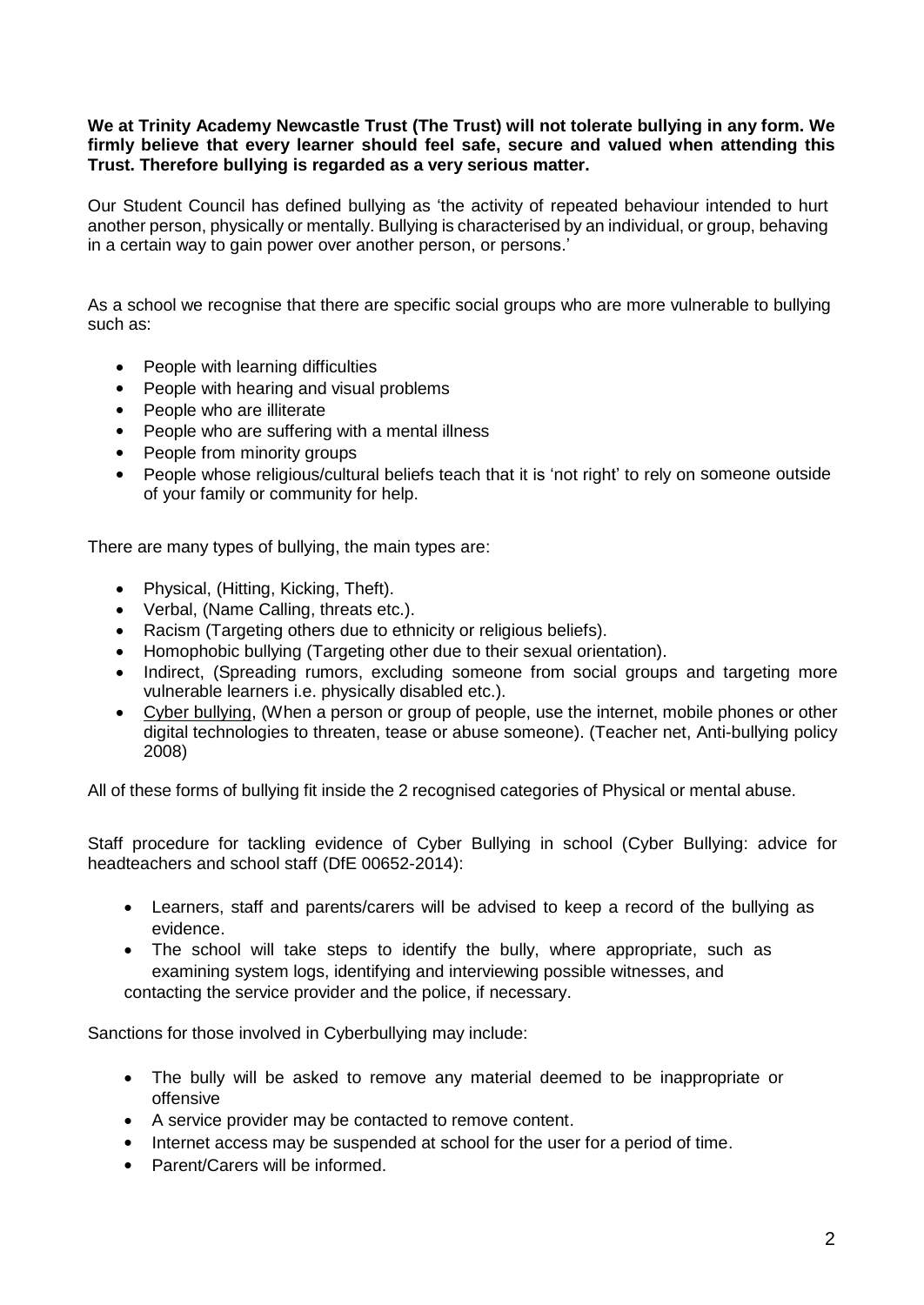- The police will be contacted if a criminal offence is suspected.
- These sanctions also apply to mobile phone content (See also section **3.5 Mobile Phones** within E-Safety Policy).

(See E-Safety Policy for further information).

## **What is Hate Crime?**

Hate Crime is defined as anti-social behaviour or an incident where anyone believes the victim has been targeted because of their race, religion, sexual orientation, gender identity and disability. There are currently five subgroups recognised as hate crime

- · race
- · religion
- · sexual orientation
- · gender identity
- · disability

## **What is Mate Crime?**

Keeping Children Safe In Education 2018 identified a rise in around peer-on-peer abuse and, in particular, sexual violence and sexual harassment. Peer-on-peer abuse includes bullying, physical abuse, sexual violence and sexual harassment, sexting, and so-called initiation ceremonies. Peer on peer abuse is often unseen, it often takes place on-line or away from the school setting. Therefore as a Trust we need to recognise the signs and know what to do to support young people.

Peer on peer abuse includes, but is not limited to:

- Physical and sexual abuse
- Sexual harassment and violence
- Emotional harm
- On and offline bullying
- Teenage relationship issues.

It can often include grooming children for sexual and criminal exploitation.

Peer on peer abuse that involves sexual assault and violence must always result in a multi agency response.

There is also an increased awareness of 'mate crime'. Mate crime does not start with abuse or bullying, it starts with someone 'making friends' with a person, very often someone with vulnerability. What can appear to some students as being a 'genuine' friendship can be abusive.

#### **Whatever type of bullying behaviour happens - three factors are usually common:**

- It is hurtful behaviour towards the person experiencing the bullying behaviours, although may not always be the intention of the person displaying these actions;
- It is a form of abuse which happens more than once and over a period of time;
- The person experiencing the bullying behaviour is usually unable to or does not wish to defend themselves against the actions.

As part of our Anti-Bullying strategy we actively support and promote the following guidelines and information.

## **Aims:**

- To create climate where bullying is not accepted;
- To enable learners to develop/practice appropriate social skills;
- To teach the values which render bullying to be unacceptable;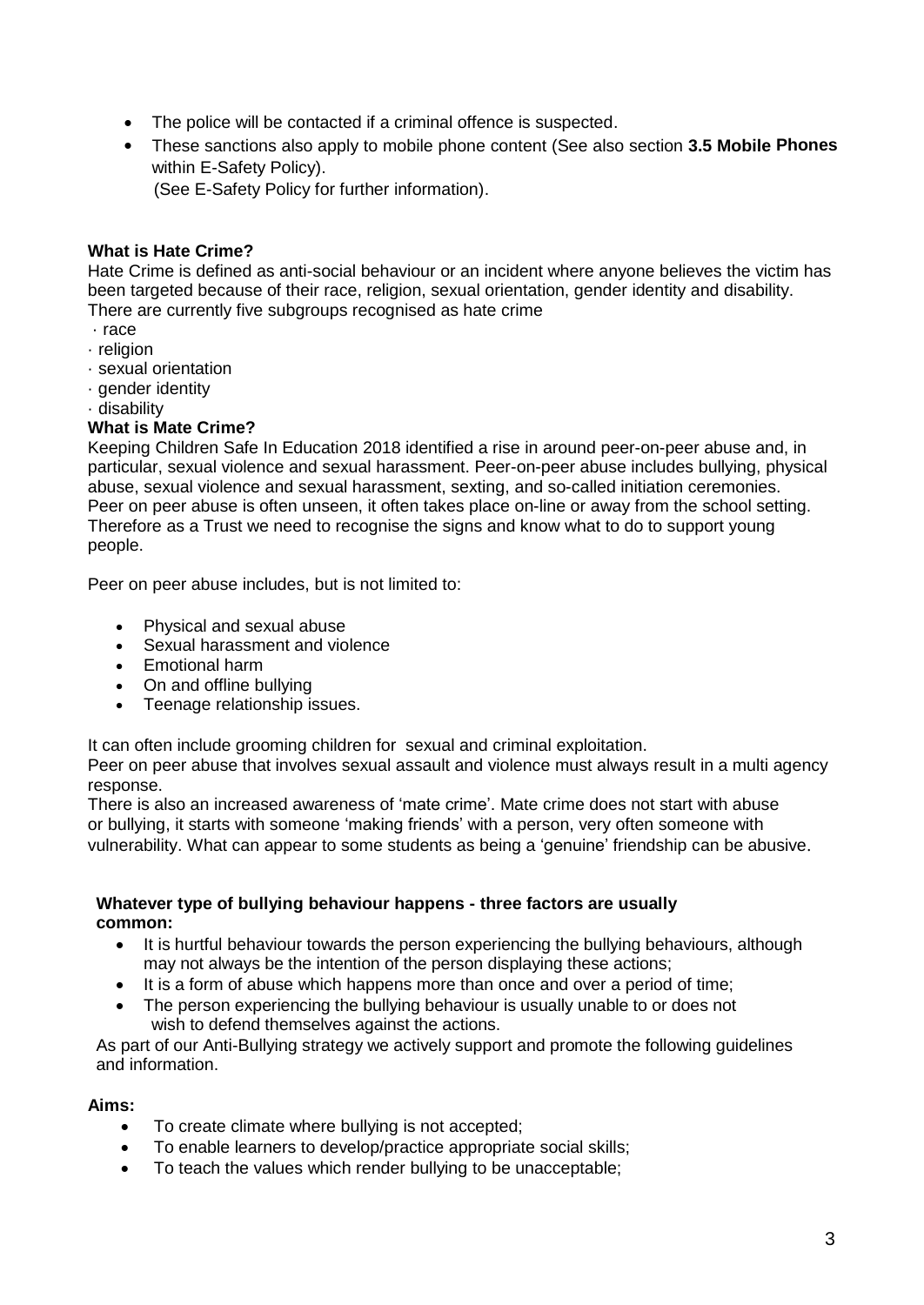- To ensure that all school staff, learners and parent/carers know how they can both prevent bullying from starting and respond if it happens;
- To empower victims of bullying to seek help and support;
- To help learners who bully to change their behaviour;
- Involve everyone: staff, learners, parent/carers and governors in acting against bullying whenever and wherever it occurs;
- To evaluate the effectiveness of our anti-bullying policy annually.

### **Objectives:**

- Providing both learners and parents and carers with an information and advice booklet;
- Providing school staff with relevant training as necessary;
- Discussing bullying issues within the school's PSHE curriculum;
- Regularly using assembly time to raise the issue of bullying;
- Displaying anti-bullying messages around school;
- Recognizing the achievements of all our learners and celebrating success publicly;
- Affording learners opportunities and responsibility for shaping our school community and practices;
- Regularly reinforcing the importance of the school's Code of Conduct;
- Treating every reported incident of bullying seriously with formal recording,
- Continually monitoring the incidents of bullying and conducting an annual survey of learners, including parents.

**Ways of preventing bullying (Preventing and tackling Bullying July 2017 ( DfE 00160-2017);** We believe that everybody can help to prevent bullying from starting in the first place and can take action if they find out it is happening.

#### **What you can expect of staff;**

- Victims of bullying are listened to, taken seriously, and informed of what action will be taken, they are reassured that all possible steps will be taken to ensure their safety.
- Staff will act discreetly to ensure that your problems are dealt with sympathetically.
- Staff will ensure that parents and carers are contacted and kept informed on what action the school decides to take.
- Staff will also contact parents and carers of those that are doing the bullying, and inform them also of the schools actions.
- Parents of learners involved in bullying will be informed of possible future action.

## **What can you do if you are being bullied?**

- Don't keep it a secret. Talk to **ANY** member of staff **ANY** time you are feeling bullied.
- Tell your parent or carers about how your feeling and what has been happening.
- Do not retaliate by becoming a physical or verbal bully yourself.
- Try to ignore the bullying. If you show that you are not upset, the bully may stop.
- Tell the bully to stop.
- There are many adults at school who want to help you, they can help you to decide how to handle the situation or they can take action. Please talk to them about your feelings.

#### **Guidelines for parents and carers (Advice for parent carers on cyber bullying (DfE 00655- 2014):**

School provides all parents and carers with an information booklet at the time of their child's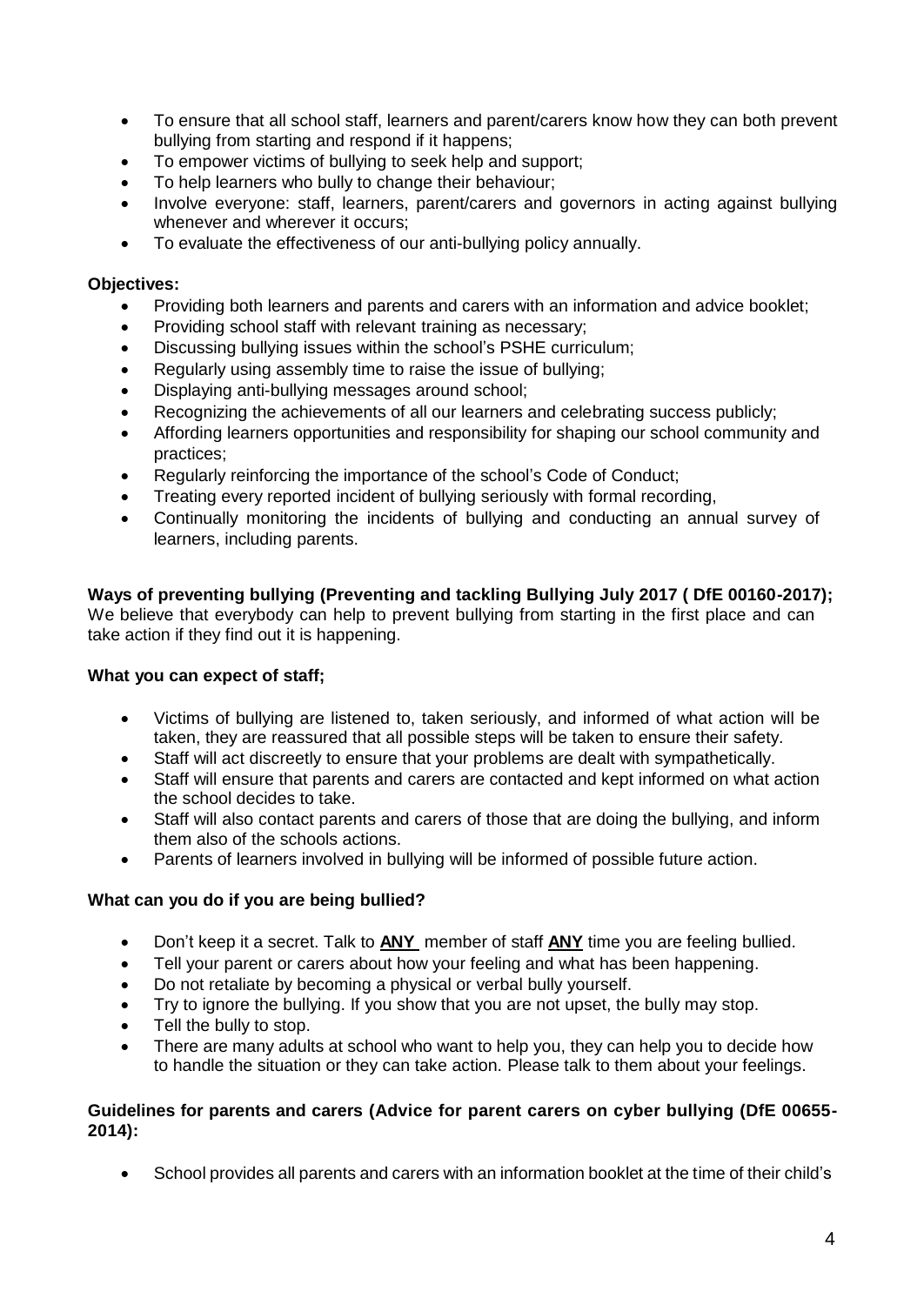admission, informing them of ways they can help school prevent bullying behaviour and how we would like them to respond should their child be affected by the bullying.

- Parent/carers are reminded of the importance of taking an active interest in their child's school/social life: discussing friendships, the school-day, break and lunch-times, journeys to and from school.
- If they think their child is being bullied or have reason to believe that child is bullying another learner they are asked to contact school immediately and ask to speak with the Pastoral Manager, Deputy Head or Head of School. Staff will listen to any concerns and where necessary arrange for a convenient time to formally meet in school to record, discuss and address the issue.
- Parent/carers have the opportunity to join the academies Anti Bullying Steering Group to help support and be a part of further developments.

## **Anti-bullying procedures**:

**Any** member of staff who observes or to whom a bullying incident is reported should;

Listen carefully to the learner, give them sufficient opportunity discuss their concerns, describe what is, has been happening and treat what they have to say seriously. Reassure the learner that they have done the right thing and thank them for either reporting the bullying themselves and/or agreeing to discuss the matter. Give them support by assuring them that school will take appropriate action to ensure the bullying ceases within school.

Ask the learner being bullied what can be done to make him or her feel safe. Remember that changes to routine should be minimized. He or she is not at fault and should not be singled out. For example, consider rearranging classroom or bus seating plans for everyone. If bigger moves are necessary, such as switching classrooms or bus routes, the learner who is bullied should not be forced to change.

If it is established that the incident was an isolated occurrence which was easily resolved then it should be dealt with accordingly. A note should be made of the incident and recorded on CPOMs. A Senior staff member must then be notified of the incident.

The Senior staff member will then take the following action:

- Interview the bullied learner and ask them to talk about their feelings and worries, avoiding direct questions about incidents, though trying to establish all involved.
- Contact parent/carers and inform them of the situation and the intended course of action. This will enable better to support their child when they return home and may assist with gathering further information.
- Explain to the bullying learner/s how the bullied learner/s is feeling without discussing details of the incidents or allocating blame. The bullied learner/s may be present if they so wish.
- Clarify with the bullying individual or group that they are responsible and can do something about it. The focus is continually upon a solution to the problem rather than apportioning blame.
- Ask the bullying individual or individuals in turn to identify ways in which they could help the bullied learner/s feel happier in school, approving of suggestions but not seeking promises of exactly how, when and what they are going to do.
- Conclude the meeting by re-emphasizing the individual or groups responsibility to solve the bullying problem.
- Arrange to meet again with both parties to review how successful the remedial actions have been.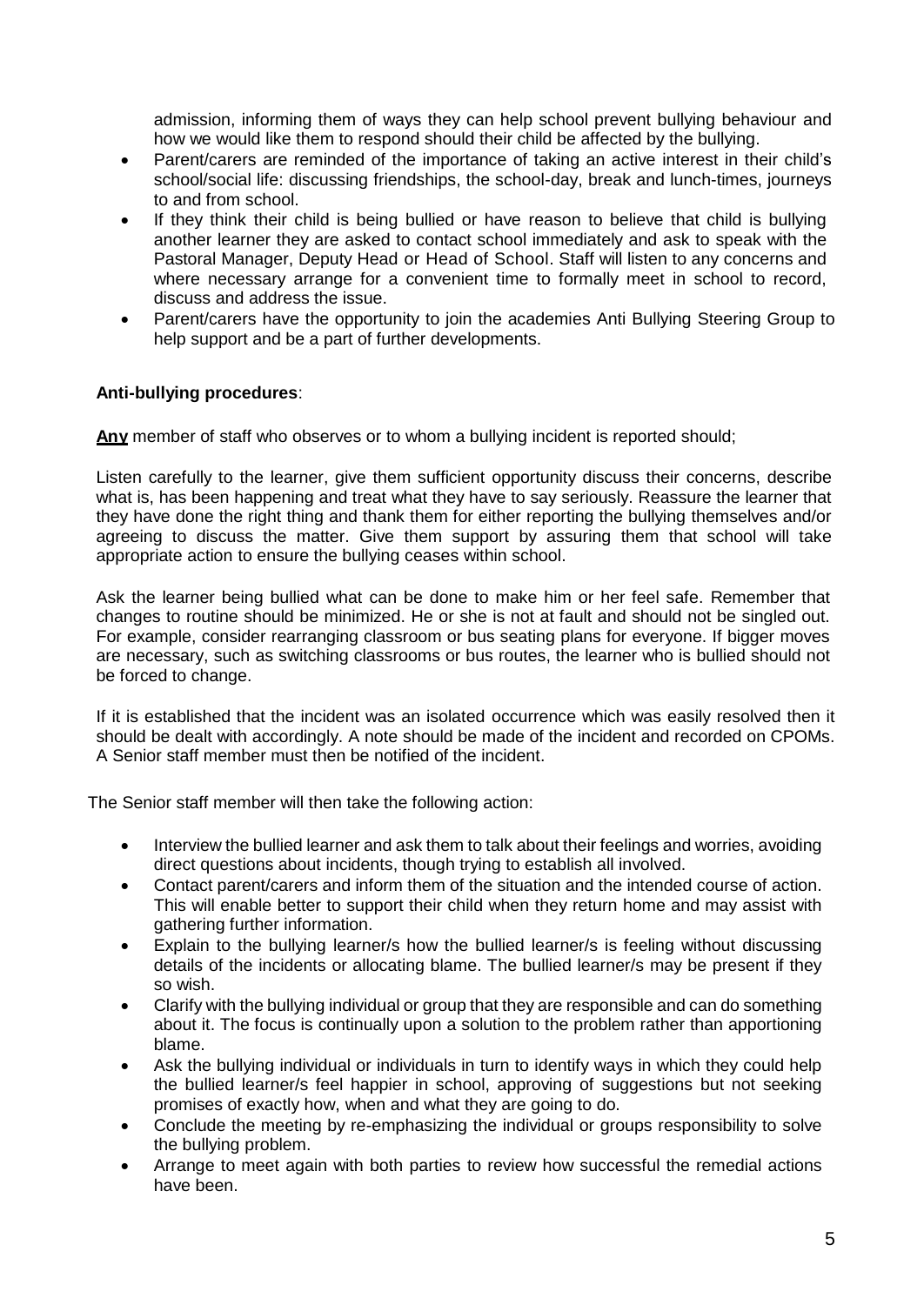- After an agreed period of time (usually 1 week) see all concerned individually to see how things have been going. The objective being to establish that the bullying has stopped and the bullied learner/s is satisfied and feeling better.
- Record the actions taken and evaluate them. Parent/carers will be informed of the outcome of the process and any further action should this prove necessary.
- All actions must be recorded on CPOMs.
- If bullying situations do not improve and bullying behaviours continue then school will consider the following strategies/actions in response to bullies:
	- Involving parents directly and inviting them in for a meeting.
	- Devising a Behaviour Management Plan
	- Rearranging class groups or dynamics
	- Referring for counseling/therapy
	- Excluding the bullies.

As an additional support measure, the Trust is committed to implementing a peer mentor scheme. The peer mentor scheme is designed to allow learners to receive support from peers who have undertaken an in school peer mentor programme.

Peer mentors will be given the relevant information necessary for them to support and signpost young people who may already be a victim of bullying or who are potentially victims of bullying. Peer mentors will only be entered onto the programme if they agree to do so and with the support of their parents/carers. Recently the academy has appointed Anti Bullying Ambassador Staff Leads at both our Upper and Lower sites with Student Anti Bullying Ambassadors to help support anyone who wishes to speak about any bullying incidents. Students across the academy will be given Anti Bullying information during key aspects of the year – **Anti Bullying week** as well as a part of the PSHE programme. Students and parents also undertake a yearly Anti Bullying Questionnaire to express their views on the schools Anti Bullying procedures. This enables the academy to see where developments have had impactful and further developments are required in order to continue to support our students.

#### **Bullying in the Community:**

We are very aware that bullying is also an issue for many young people outside of school. Our learners may experience bullying behaviour within their home communities. If this matter is reported to us in school then we regard this equally as serious as bullying occurring in school. We will support where possible.

**Staff group:** School staff were consulted upon policy review during whole-school staff meetings over the period of review. A consensus existed regarding the aims, objectives and procedures within the current policy.

**Parent/carers:** The current policy is available to parents through access on our school website by clicking Menu – Policies – Safeguarding Policies – Anti-Bullying policy.

Screen Shot of new website with Anti-Bullying Policy placement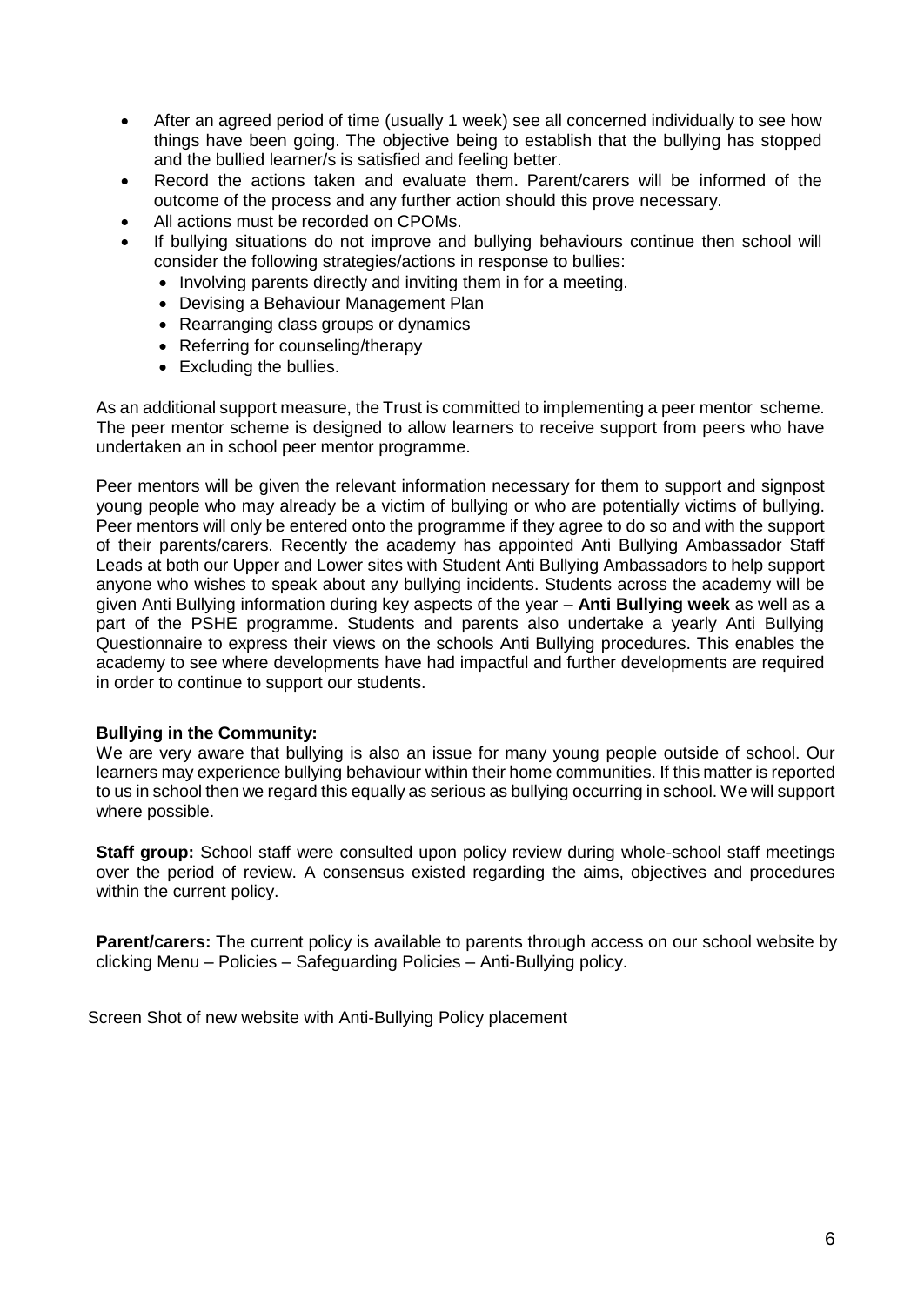| <b>HOME</b> | <b>ABOUT US</b> | <b>JOIN US</b>                                                                                                                                    | <b>VACANCIES</b> | <b>GOVERNANCE</b>         | <b>DOCUMENTATION</b> | <b>CONTACT US</b> | <b>COVID-19 INFORMATION</b> |
|-------------|-----------------|---------------------------------------------------------------------------------------------------------------------------------------------------|------------------|---------------------------|----------------------|-------------------|-----------------------------|
|             |                 |                                                                                                                                                   |                  |                           |                      |                   |                             |
|             |                 | <b>Administration of Medicines</b>                                                                                                                |                  | $^{+}$                    |                      |                   |                             |
|             |                 | Exclusion                                                                                                                                         |                  | $\pm$                     |                      |                   |                             |
|             |                 | <b>Safeguarding Policies</b>                                                                                                                      |                  | $\boldsymbol{\mathsf{x}}$ |                      |                   |                             |
|             |                 | Please find all of our Safeguarding Policies available for download below.                                                                        |                  |                           |                      |                   |                             |
|             |                 | If you require paper copies of any of these policies please contact us on 0191 298<br>6950. Alternatively, please email admin.central@tanmat.org. |                  |                           |                      |                   |                             |
|             |                 | <b>ANTI-BULLYING POLICY</b>                                                                                                                       |                  |                           |                      |                   |                             |
|             |                 | <b>ATTENDANCE POLICY</b>                                                                                                                          |                  |                           |                      |                   |                             |
|             |                 | <b>CODE OF CONDUCT</b>                                                                                                                            |                  |                           |                      |                   |                             |
|             |                 | CONFIDENTIALITY POLICY                                                                                                                            |                  |                           |                      |                   |                             |
|             |                 | <b>INFORMATION SHARING</b>                                                                                                                        |                  |                           |                      |                   |                             |
|             |                 | <b>SAFEGUARDING POLICY</b>                                                                                                                        |                  |                           |                      |                   |                             |

Other linked policies – Student Friendly Anti Bullying Policy, Behaviour Policy, E Safety Policy and key Pastoral information are all available on the school website.

Future consultation will be organised through parental evenings/support groups. Feedback from parental support group highlight no issues.

#### **Monitoring and evaluation:**

Tutor groups and teaching staff will assume responsibility for presenting assemblies on the issue of bullying throughout the academic year. The student councils on each site will also be consulted at regular times to discuss any relevant issues.

The issue of bullying is strongly featured within the school's PSHE curriculum. PSD Sessions incorporate a monitoring function via discussions and learner surveys.

A survey of all learner's will be carried out annually at the time of policy review to determine the prevalence of bullying behaviour in school and assess the effectiveness of school's policies and procedures.

Monitoring information is reported to a school governor representative, with responsibility for all matters pastoral, on a termly basis. There were no negative comments received from all three student councils consulted in the design of this policy. This policy has continued to be reviewed annually with no amendments yet to be suggested by learners.

#### **Staff support**

Staff will have Anti-bullying training as part of the Trust's commitment to ensuring everything possible is done to support them. Anti-bullying refresher training will be delivered to the entire staff team at a minimum of once per year. All new staff will receive training as part of their Pastoral Induction and either be given a copy of the Anti Bullying policy or they will be sign posted to it. All staff will be advised if any changes have been made to the anti-bullying policy following annual reviews.

The Trust is committed to having it's anti-bullying practice monitored and evaluated via an external verification agency. Our current choice external agency is ABQM-uk. As of September 2016 The Trust has achieved Bronze status in the award. Currently Trinity is working towards the Silver